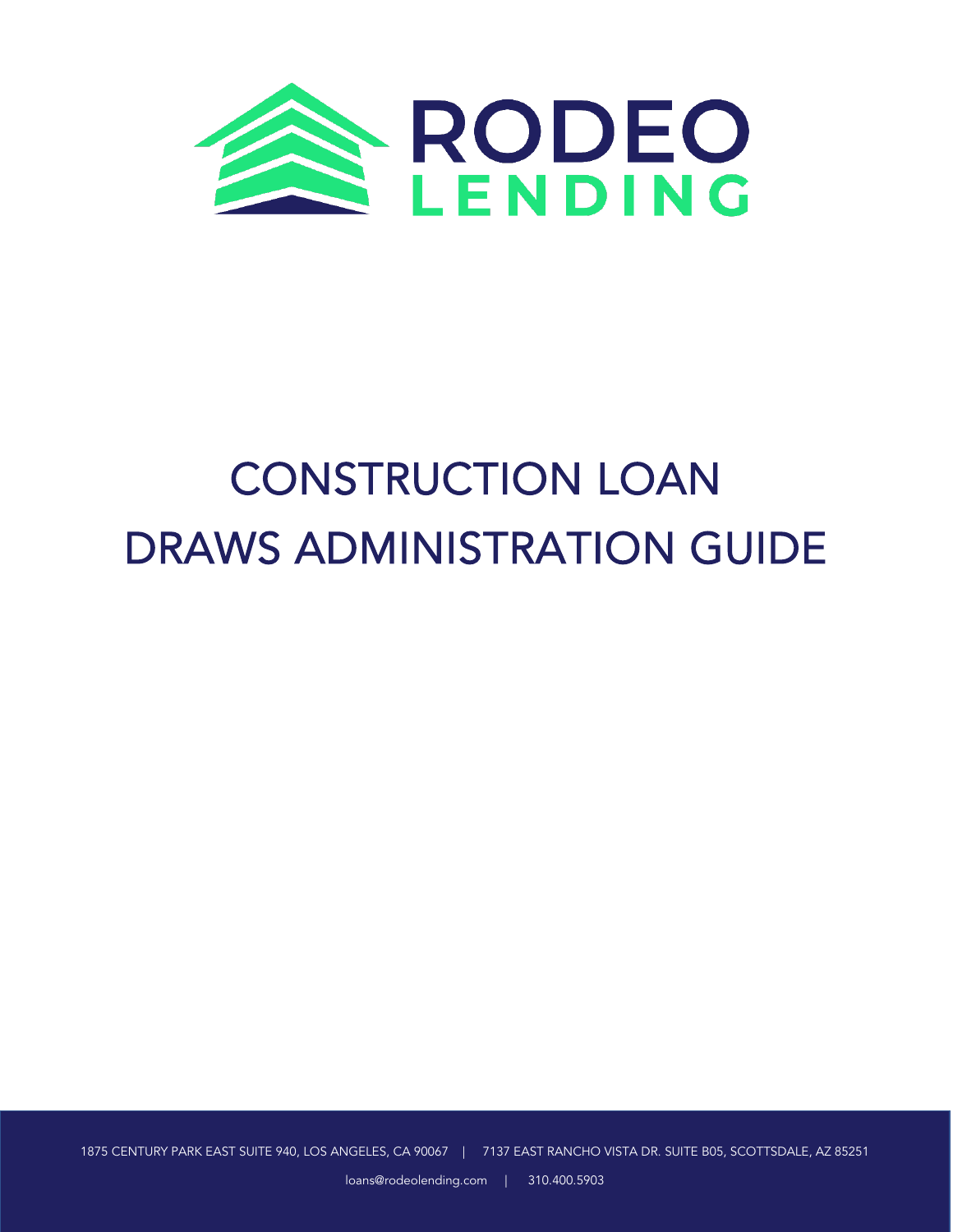### Welcome to OneSite

Welcome to our Draw Request portal. We are excited to be working with you on your construction project. By utilizing our Draw Request portal, it is our expectation that the process will be as smooth as possible. Enclosed is a comprehensive guide of what you can expect throughout the draws portion of your loan.

Kind regards,

Your Rodeo Lending Team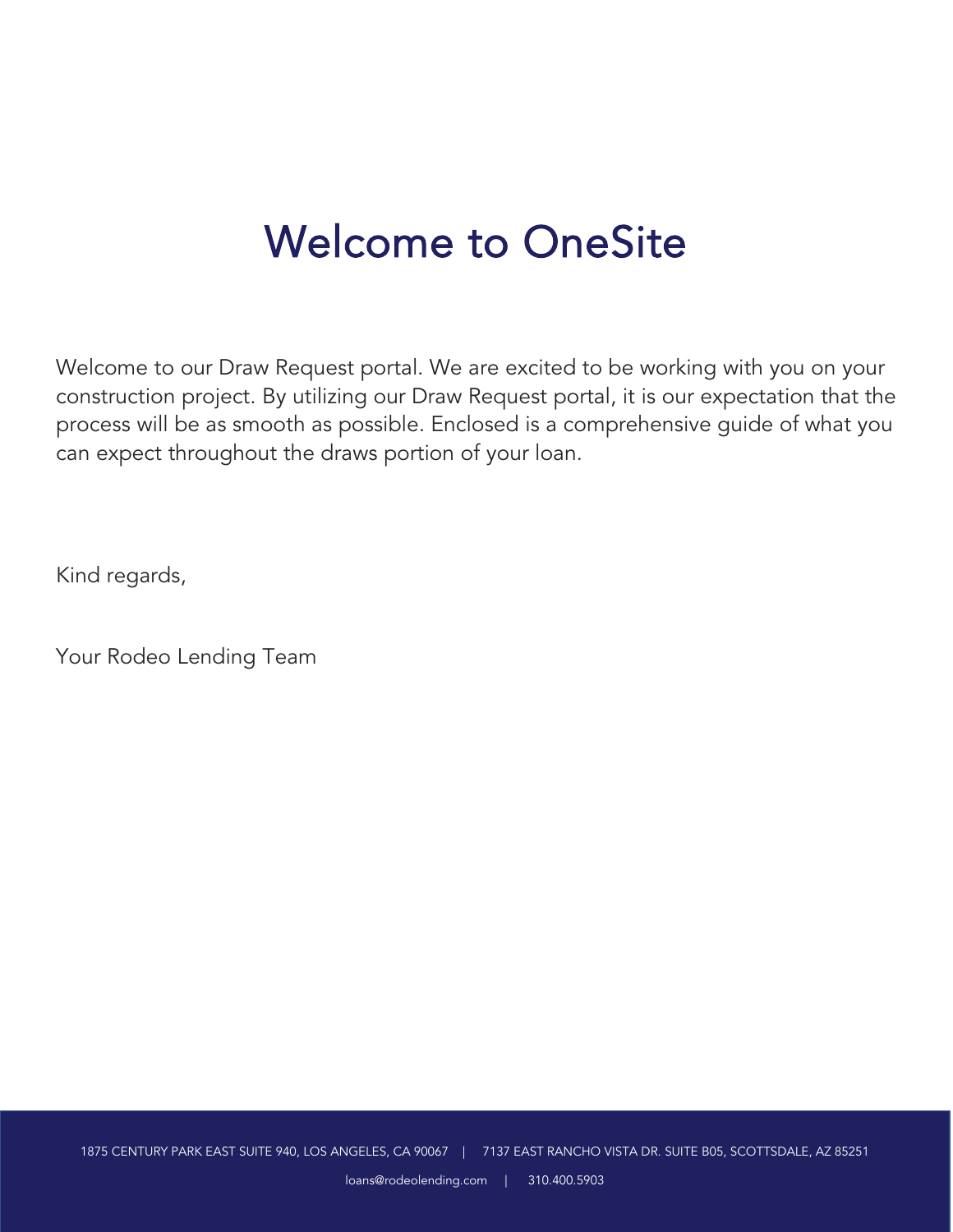### CONSTRUCTION LOAN MANAGER (CLM) USER ACCESS

Rodeo Lending uses an online platform designed by Land Gorilla called OneSite to manage all draw requests. After a construction loan has closed, the borrower will receive an email titled "Construction Loan Manager Account Setup" providing their credentials to the platform so they can login and place their draw requests. The budget that the borrower will be requesting draws against, will match the budget that was approved during closing.

|            | Land Gorilla <contact@landgorilla.com></contact@landgorilla.com>                                                                  | $\leftrightarrow$ Reply | Reply All | $\rightarrow$ Forward | $\cdots$ |
|------------|-----------------------------------------------------------------------------------------------------------------------------------|-------------------------|-----------|-----------------------|----------|
| LG         | To jrosen@rodeolending.com                                                                                                        |                         |           | Thu 5/13/2021 5:36 PM |          |
|            | (i) If there are problems with how this message is displayed, click here to view it in a web browser.                             |                         |           |                       |          |
|            |                                                                                                                                   |                         |           |                       |          |
|            | <b>YOUR ACCOUNT</b>                                                                                                               |                         |           |                       |          |
|            | May 13, 2021   2:35 pm PDT                                                                                                        |                         |           |                       |          |
|            |                                                                                                                                   |                         |           |                       |          |
|            |                                                                                                                                   |                         |           |                       |          |
| Hello Jeff |                                                                                                                                   |                         |           |                       |          |
|            | An account has been set up for you. To securely access your account, go to:<br>https://system.landgorilla.com/clientv2-login.html |                         |           |                       |          |
|            | Login using the following username and password:                                                                                  |                         |           |                       |          |
|            | Username: jrosen@rodeolending.com                                                                                                 |                         |           |                       |          |
|            | Password: ydeXbTs9lz0S9342                                                                                                        |                         |           |                       |          |
|            | Please feel free to contact me if you need any help.                                                                              |                         |           |                       |          |
|            |                                                                                                                                   |                         |           |                       |          |
|            | <b>LOGIN</b>                                                                                                                      |                         |           |                       |          |
|            |                                                                                                                                   |                         |           |                       |          |
|            | <b>SUPPORT</b>                                                                                                                    |                         |           |                       |          |
|            |                                                                                                                                   |                         |           |                       |          |
|            |                                                                                                                                   |                         |           |                       |          |

The LOGIN link will send you to the Land Gorilla website where you will be given the opportunity to establish your password. After your first you will be able to access your account directly through [www.rodeolending.com/draw-requests/](about:blank) 



1875 CENTURY PARK EAST SUITE 940, LOS ANGELES, CA 90067 | 7137 EAST RANCHO VISTA DR. SUITE B05, SCOTTSDALE, AZ 85251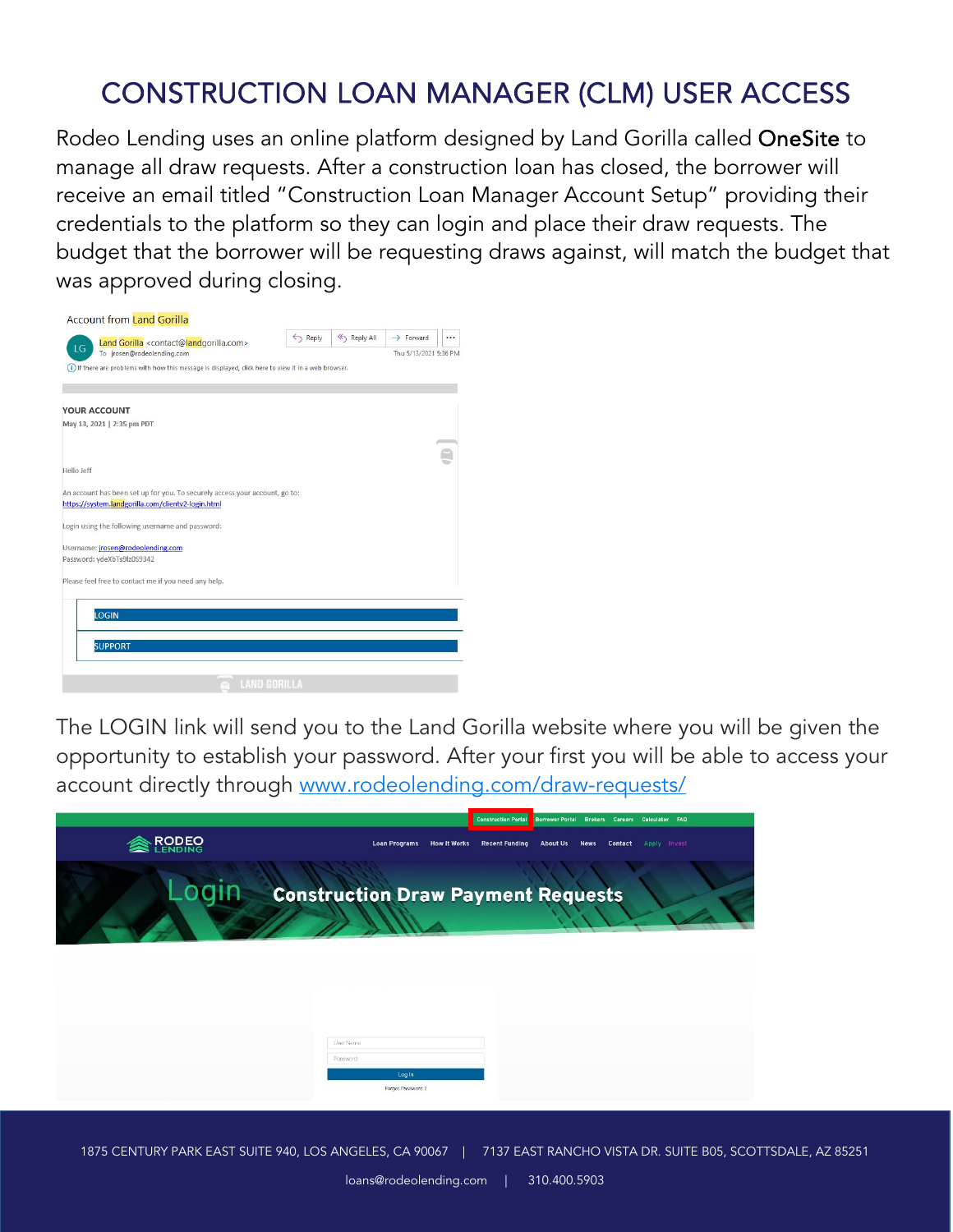#### DOCUMENTS REQUIRED TO PROCESS DRAW REQUESTS

The borrower is responsible for submitting lien waivers<br>LIEN WAIVERS specific to their state to ensure that no contractor, nor specific to their state to ensure that no contractor, nor sub-contractor, has placed a lien on the subject property.

#### CONTRACTOR **INVOICES**

The borrower is responsible for submitting invoices provided by the contractor for payment related to work completed on the subject property. The draw amount requested by the borrower should reflect the work completed and billed by the contractor.

#### SUB-CONTRACTOR **INVOICES**

If there is NO contractor to a project, the borrower is responsible for submitting invoices provided by subcontractor for payment related to work completed on the subject property. The draw amount requested by the borrower should reflect the work completed and billed by the contractor.

#### INVOICES for SELF PERFORMED WORK

If the borrower is self-performing some of the work related to the subject property, the borrower should submit invoices showing the cost used to complete the work.

# UNINSPECTABLE

ITEMS<br>ITEMS **ITEMS ITEMS** cost, require invoices for the disbursement.

#### BANK DETAILS

The borrower will need to provide either a voided check or a direct deposit slip from their bank, before the first draw, for the disbursement. The borrower must ensure that the routing information is suitable for federal wires as some are only suitable for ACH.

 $\overline{a}$